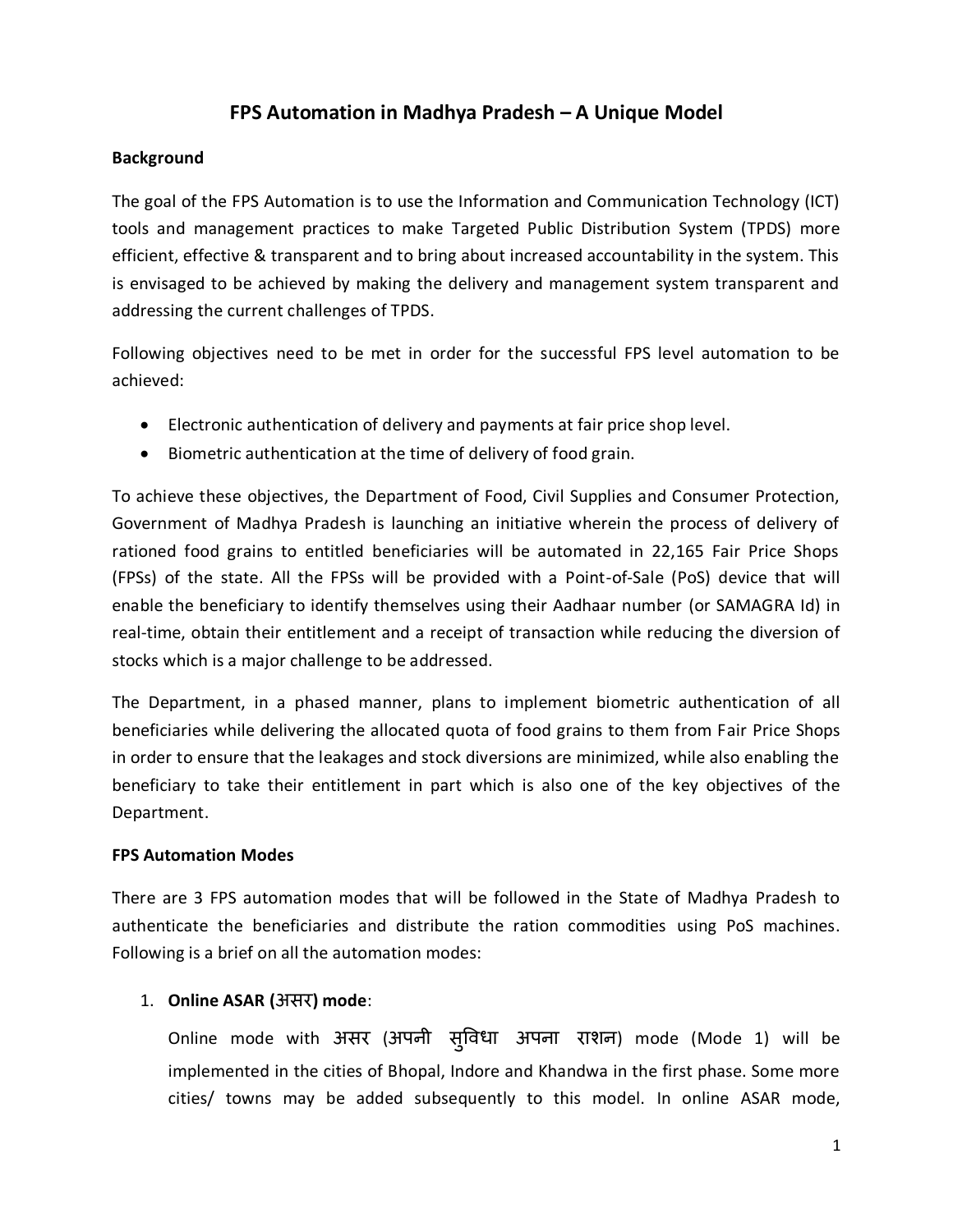beneficiary is free to get the ration from any of the Fair Price Shop within a particular local body. All the transactions related to the beneficiary at FPS will be fully online. This initiative will introduce biometric authentication of beneficiary at the time of service delivery to check proxy issues and empowering beneficiary with the right to choose FPS by offering portability of FPS, to improve service delivery. All the FPSs will be equipped with a POS device with GPRS connectivity. Each Eligible Household beneficiary family will be authenticated in real-time using Aadhar biometric authentication server. PDS commodities will be delivered to Eligible Household beneficiary families with Aadhaar authentication. Beneficiaries therefore will be able to go to any FPS to claim their entitlements. Portability therefore will not only introduce ease to beneficiary but will also create healthy competition and fear of losing customer among service providers (FPS owners), giving them a reason to improve service delivery, in terms of not only quality and quantity of commodities delivered but in the behavior and treatment of the beneficiaries at FPS. Further, state government perceives this competition will bring down the number of PDS shops in the areas where the ASAR mode is implemented to an optimum level. Finally, the lowering of number of PDS shops will ensure that the higher commission will be generated for the remaining shops as the quantum of food grains lifted from those shops will be higher. Therefore, state government perceives an overall positive impact on the long-term sustainability of the remaining PDS shops in the areas where there the ASAR implementation is conducted. Following are the steps involved in this mode:

- i. PoS device gets connected with the server and registers itself on the server.
- ii. Beneficiary provides the biometrics in PoS device.
- iii. PoS read the biometrics and send it to the Aadhar server through GPRS enabled device to get authentication of beneficiary
- iv. Once the beneficiary gets authenticated, her remaining entitlement for the month is obtained from the central server and displayed.
- v. The ration is given to the beneficiary as per the entitlement and a receipt of the same is generated.
- vi. In case the Aadhaar is not available or Aadhaar is available but not getting authenticated because of some reason, the ration will be distributed on the basis of the eligibility obtained from the central server on the basis of SAMAGRA Family ID/ Individual ID.
- vii. All the sales transactions are recorded with the central server in real-time
- viii. The PoS machine also generates the receipt of material received at the FPS and such receipt is recorded on the central server.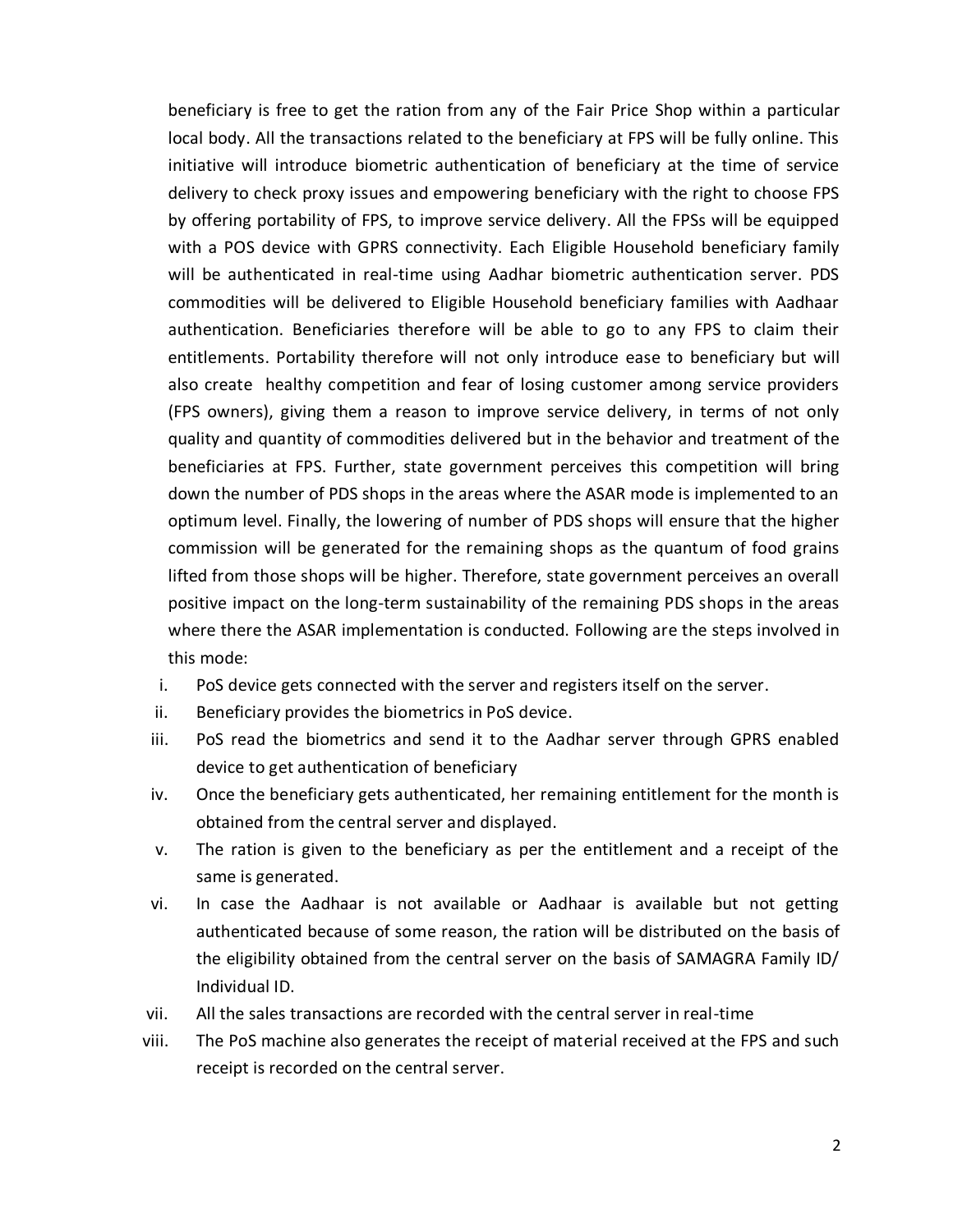#### 2. **Online Non ASAR (**असर**) Mode**:

The beneficiary will be bound to a particular fair price shop (i.e. the beneficiary can obtain their ration only from that particular shop). However, all the transactions under this mode will be online. Under the online non-असर Mode (Mode 2), Aadhaar based authentication will be carried out in the initial phase in rural as well as urban areas of three districts – Hoshangabad, Harda and Burhanpur and in rural areas of Khandwa. In the remaining districts, Fair Price Shops where online connectivity is available, SAMAGRA based authentication (beneficiary will be identified on the basis of their SAMAGRA family/member id, a unique feature used in Madhya Pradesh in which every citizen of the state has been given a unique no & this no features in the ration card database) and commodity distribution will be done. Subsequently, this model will be expanded in all the remaining Fair Price Shops (where offline mode is implemented) as soon as the online connectivity is available. Even in the districts where the beneficiary authentication will be conducted using Aadhaar number, no beneficiary will be denied the ration commodities in its absence. SAMAGRA family/ individual id will be utilized to authenticate the beneficiaries and provide ration in such cases.Following are the steps involved in this mode:

- i. The PoS machine will download the list of eligible families and their eligibility from the central server in the beginning of the month
- ii. PoS device gets connected with the server and registers itself on the server.
- iii. Beneficiary provides the biometrics in PoS device.
- iv. PoS read the biometrics and send it to the Aadhar server through GPRS enabled device to get authentication of beneficiary
- v. Once the beneficiary gets authenticated, her remaining entitlement for the month will be displayed on PoS device.
- vi. The ration is given to the beneficiary as per the entitlement, a receipt of the same is generated and her entitlement is reduced on the machine database as per the actual sale
- vii. In case the Aadhaar is not available or Aadhaar is available but not getting authenticated because of some reason, the ration will be distributed on the basis of SAMAGRA ID.
- viii. All the sales transactions for the day are recorded with the central server at the closing of the day when the machine is connected with the central server
- ix. The PoS machine also generates the receipt of material received at the FPS and such receipt is recorded on the central server at the end of the day.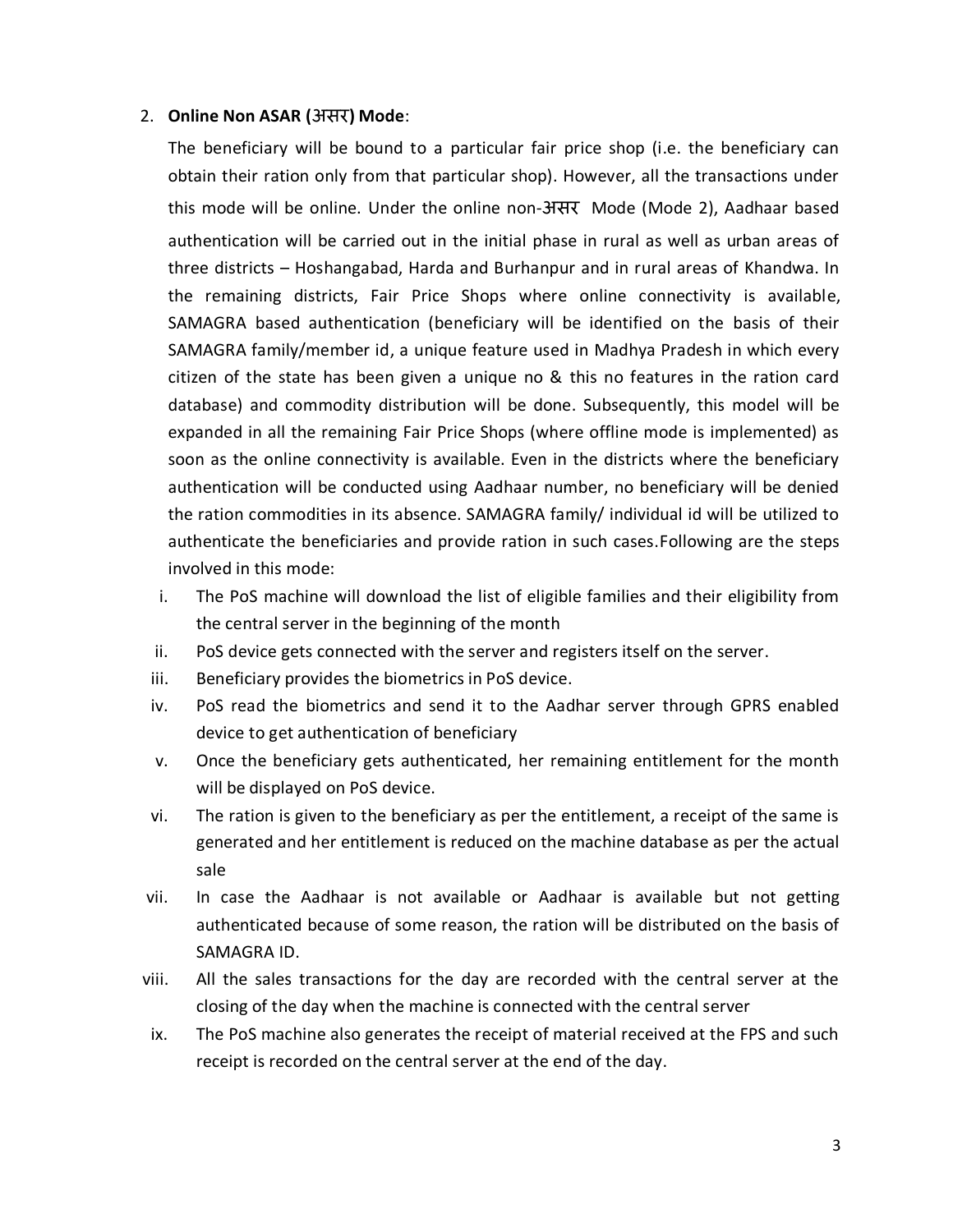## 3. **Offline Mode**:

The beneficiary will be bound to a particular FPS and there will be no connectivity at the FPS. Offline mode is to be adopted in remaining Fair Price Shops where connectivity is not available at present. However the Department intends to discontinue this model in the future as soon as the connectivity is available and replace it with Mode 2 or Mode 1 as the situation necessitates. Following are the steps involved in this mode:

- i. The PoS machine will download the list of eligible families and their eligibility from the central server in the beginning of the month
- ii. Ration will be distributed on the basis of SAMAGRA ID verification.
- iii. The sale transaction and receipt thereof will be generated through the PoS device
- iv. The machine database will be updated as per the sales on real-time basis.
- v. The FPS shopkeeper will come to an area on a designated day once every week with the PoS device where he can connect with the server and the data will be uploaded to the central server.
- vi. The PoS device will also generate the receipt of material received at the Fair Price Shop and such receipt is recorded on central server on the next designated day.

#### **Automation Process**

The proposed automation process required Point of Sale (PoS) machines at every PDS outlet. The Govt of India has given a model where it expects the FPS dealer to buy a PoS machine and the state govt to make payment to the FPS dealer on a monthly basis out of the Rs. 17 per quintal commission assigned for this purpose. The model has basic advantage that it can be implemented in quick time and the onus of maintenance of PoS machine lies with the FPS dealer thus ensuring better availability of these machines. However one serious apprehension in the model is limited bargaining capacity of an individual FPS dealer vis-à-vis the PoS supplier. Generally the suppliers are big companies which may not provide timely maintenance services leading to problems in timely distribution of commodities. This will create pressure on the system to deliver without the PoS machine (which the dealer himself will be interested in) and ultimately will lead to failure of the automation process.

Department of Food Civil Supplies & Consumer Protection in Madhya Pradesh sensing this danger has gone for a different model. The model envisages installation of PoS machines through a third party who will also be responsible for its maintenance. The upfront investment in machines will be done by this third party and he will be given a monthly payment (arrived through a transparent bidding process) over the next 5 years based on availability of the machines. The Service Level Agreement (SLA) requires the private partner to repair or change a malfunctioning PoS machine within 48 working hours after the receipt of information. As the PDS dealer has a vested interest in malfunctioning of the PoS machine, SLA has been designed